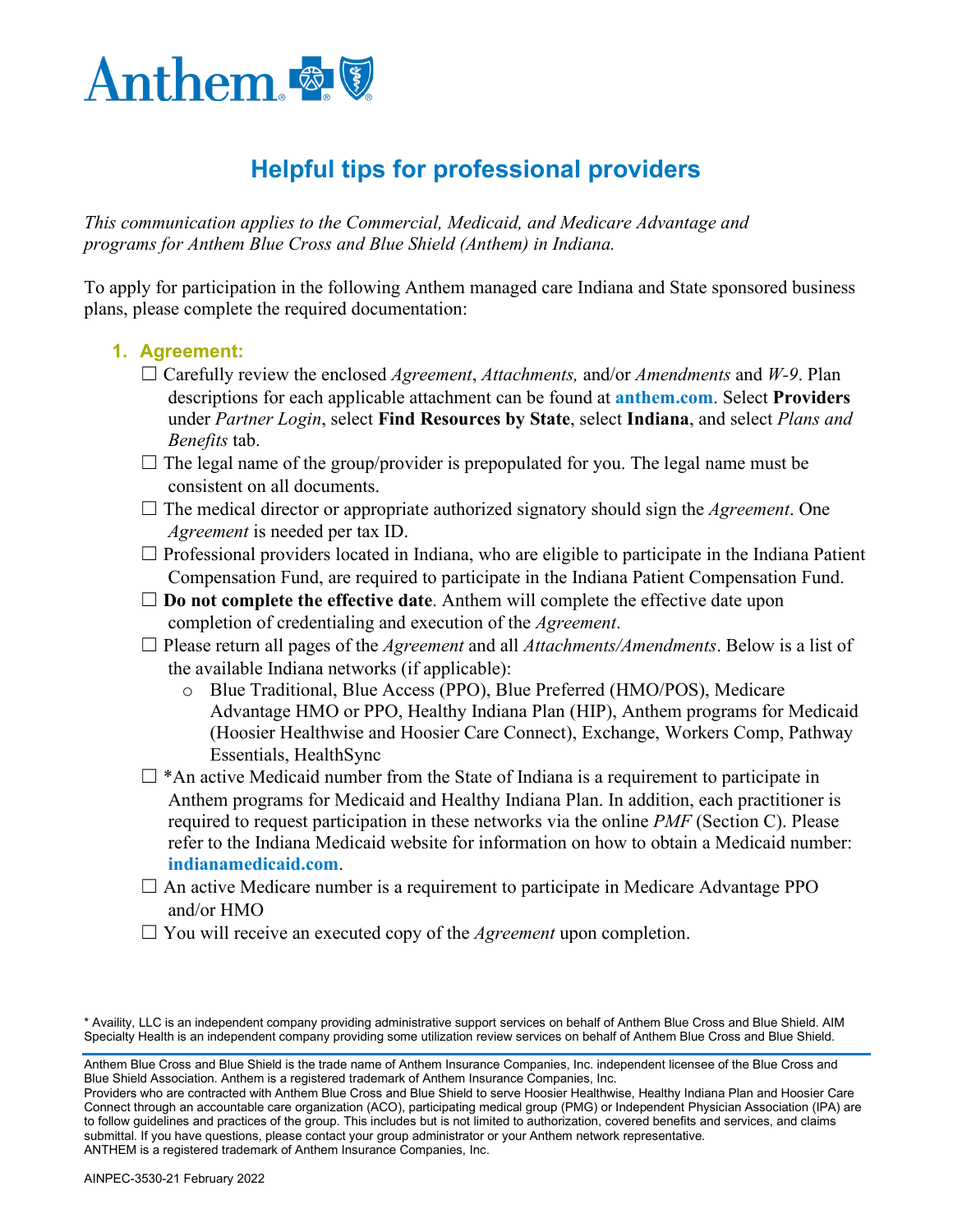#### **2. Credentialing**

- ☐ Each provider (if applicable) **must** complete an online CAQH application prior to completing the online *Provider Maintenance Form* (*PMF*).
- □ If you do not already have a CAQH PIN, please contact CAQH for assistance on creating a CAQH PIN.
	- o Please note that submitting an *Agreement* and a CAQH application does not automatically guarantee participation in the Anthem networks.

## **3.** *Provider Maintenance Form* **(***PMF***)**

- $\Box$  A new *PMF* is needed for each practitioner.
- $\Box$  If a new *PMF* is not complete for each practitioner, please complete the *PMF* located at **[anthem.com](http://www.anthem.com/)** (see below).

 $\Box$  Please be sure to include a current email address for the practice and remit address(es). We will send many provider notifications electronically, so we need a current email. Please include the primary email for the practice in the practice address section and the primary billing email in the remit address section. It is preferred to have one primary email address and needs to be consistent on all *PMF*s. If your email changes, please be sure to notify us so we can update our system accordingly. This is a contractual requirement and is applicable to all demographic data including email.

## **4. The following instructions will help guide you in locating the** *PMF***:**

- Go to **[anthem.com/provider](https://share.antheminc.com/teams/ProviderComm/LWLP%20Templates/www.anthem.com/provider)**.
- Be sure site states Information for Indiana (if it does not, please select Indiana as your site/state).
- Select **Providers,** then select **Provider Maintenance** under *Provider Resources*.
- Select *Begin Application,* which will take you to the add PMF. (**Note:** Do not select **Demo/Term PMF** link. This is to make changes to your existing providers.)
- Select the State, Provider Type, and answer the Availity\* question.
- Select the Add PMF link on the PDF document.
- **5. Supporting documents need to be attached to the online** *PMF* **for Specialty Specific Certificates:**
	- $\Box$  Certified registered nurse anesthetists (CRNA): Please attach a copy of your CRNA certificate to the online *PMF*.
	- $\Box$  Board certified behavior analyst (BCBA): Please attach a copy of your BCBA certificate to the online *PMF*.
	- $\Box$  Certified surgical first assistant (CSFA): Please attach a copy of your CSFA certificate to the online *PMF*.

 $\Box$  Licensed clinical addiction counselor (LCAC): Please attach a copy of your LCAC certificate to the online *PMF*.

## **6. High tech radiology:**

- $\Box$  If the practice will be rendering high tech radiology (MRI, CT, PET, Nuclear Medicine) completion of the AIM Specialty Health<sup>®\*</sup> assessment survey will be required.
- $\Box$  Please contact your Network Development manager at the phone number listed on the attached letter.